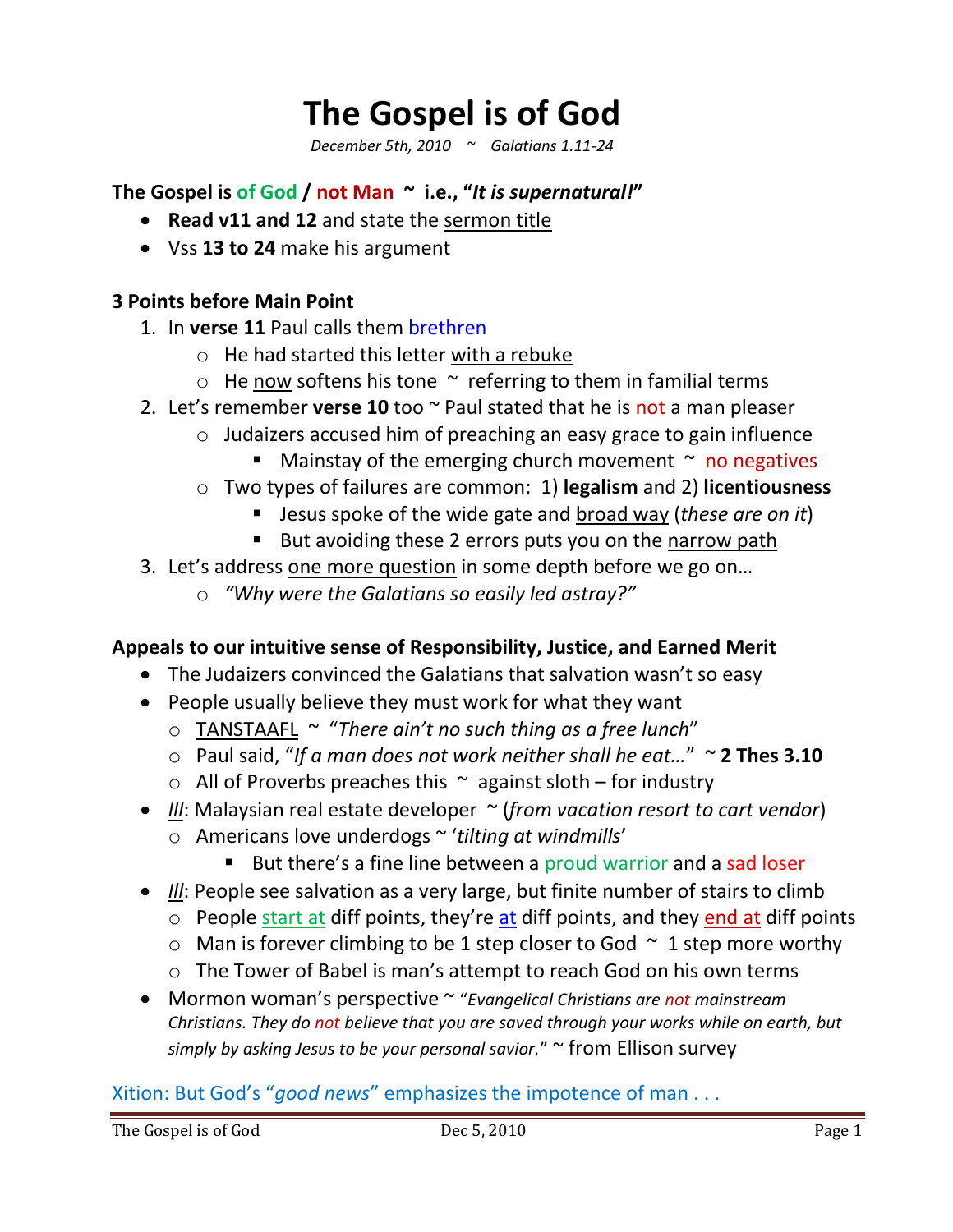# **Man's Methods of Salvation do not lead to Humility – but to Pride**

- They all hold out hope that effort pays dividends
- They all hold the grace of God hostage to the action / inaction of the penitent
- They lower the bar of righteousness to compensate for the guilt of failure
- Let's look at the 7 sacraments current in Roman Catholicism (*700 years*)
	- o There were once more: holy relics, prayer to saints, holy water, crusades
	- o Protestants Catholics views of grace differ: saving vs. sanctifying

# **7 Sacraments of Roman Catholicism**

- 1. Baptism  $\sim$  Removes all original sin and personal sin at that moment
	- $\circ$  Performed upon infants  $\sim$  Long ago waited until they were old
	- o But the Church said those that die unbaptized are unsaved
- 2. Confirmation  $\sim$  It perfects baptism  $\sim$  binds one to the Church more deeply
	- o Long ago this was not done much because it required a bishop
- 3. Communion ~ *mass* ~ Eating and drinking real body and blood of Christ
	- o Required only once per year, but greater frequency advocated
	- $\circ$  Long ago commoners could only eat body  $\sim$  not drink blood  $\sim$  fear of spills
- 4. Confession  $\sim$  3 things 1) contrition, 2) confession, 3) penance
	- o Results in forgiveness after penance is performed
	- o Only *required* when mortal sin is committed ~ opposed to venial
	- o Mortal sin empties you of sanctifying grace and past supernatural merits
	- $\circ$  Encouraged monthly  $\sim$  especially during Lent
- 5. Marriage  $\sim$  union between man and woman for love and procreation
	- o Results in an increase in sanctifying grace for the spouses
- 6. Ordination  $\sim$  the continuation of Christ's priesthood
	- o 3 levels ~ each confers special graces (*in place of marriage*)
- 7. Extreme Unction ~ "*Last Rite*s" or "*Anointing of the Sick*"
	- $\circ$  Remission of sins and spiritual strength  $\sim$  now may be performed many times

# **Roman Catholicism is a pragmatic religion**

- If something isn't working, if there's a loophole, the church just closes it
- *Ill*: Baptism as the nuclear weapon in war against sin (*house afire*)
- Two weaknesses of last rites
	- $\circ$  If priest missed your death it was too late
	- o If you lived beyond that time you couldn't do it again
- This has a strong appeal in America  $\sim$  we're pragmatists
	- o Cults: Mormonism, Jehovah's Witnesses, Christian Science

# Xition: Let's return to Paul's main Point . . .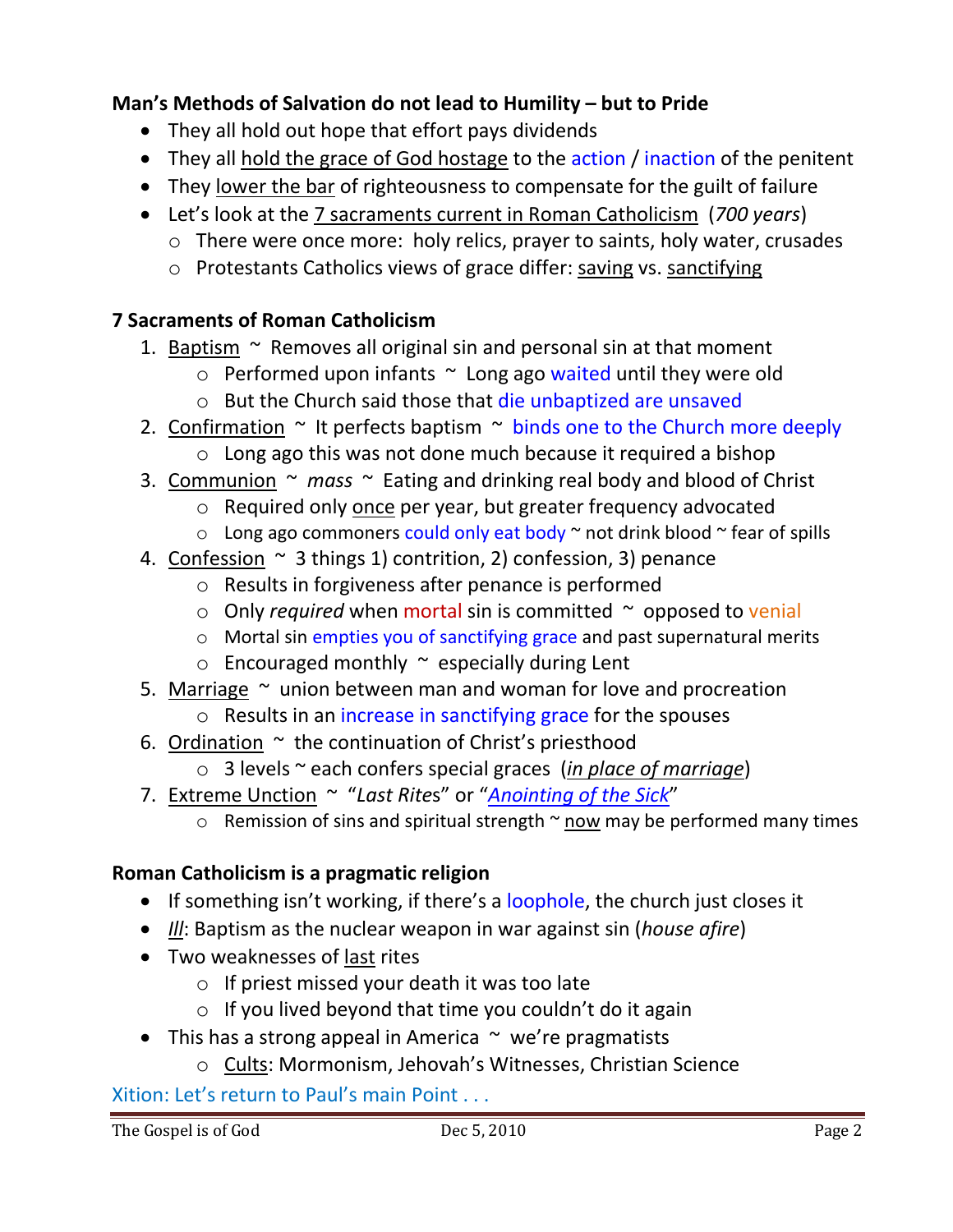# **The Gospel was God's Idea ~ Not Man's**

- **Reread verses 11 to 12**
- Note Paul's use of the word "me"
	- o He wants them to remember his presence with them
	- o Forgetfulness is common to all mankind
	- o Yet when memories come back they bring with them more memories
- Paul did not receive the gospel from man nor was he taught it
	- o He's using taught in the traditional sense
	- $\circ$  He learned it, but in non-traditional sense  $\sim$  direct revelation from Christ

# **Paul Presents 5 Proofs of his Apostleship**

- $\bullet$  He presents these only to defend the gospel  $\sim$  not himself
	- 1. He went from persecuting the church to preaching in it
	- 2. He abandoned a very bright future as a Pharisee
	- 3. He went out alone  $\sim$  without ordination from other Apostles
	- 4. He only met Peter (*the lead Apostle*) and James after 3 years
	- 5. He (*and his message*) were accepted by the Judean Churches

# **Proof #1: From Persecutor to Preacher (v13)**

- "*beyond measure*" beyond all bounds
	- o **Acts 7.58** ~ cast Stephen out and stoned him (clothes at feet)
	- o **Acts 9.1** ~ "*breathing threats and murder against the disciples*"
	- o **Acts 9.1-2** ~ "*went to the HP and asked letters*"
	- o **Acts 22.4** ~ "*persecuted this Way to the death*"
	- o **Acts 26.10** ~ "*I shut saints up in prison .. voted for their deaths*"
	- o **Acts 26.11** ~ "*I punished them .. and compelled them to blaspheme*"
- **v13** ~ "*I persecuted the church .. and tried to destroy it*"
	- o Gamaliel in **Acts 5.34ff** advised that Christians be left alone
	- $\circ$  Saul disagreed with this advice  $\sim$  he broke with his teacher
	- o *Ill*: **The Persecutor**: Story of Sergei Kourdakov
		- Russian officer led raids to break up religious meetings in 60's
		- **Witnessed to by young woman (Natasha)**  $\sim$  Couldn't hit older female
- *"How much more can one person oppose something?"*
- But perhaps young people (Saul maybe 30) can be too easily swayed
	- o Perhaps he came under the influence under of some radicals
	- o Somali youth from Minneapolis returned to Somalia (3 killed in 2009)
	- o Somali-born naturalized citizen arrested in Oregon last week

Xition: The next point addresses this concern…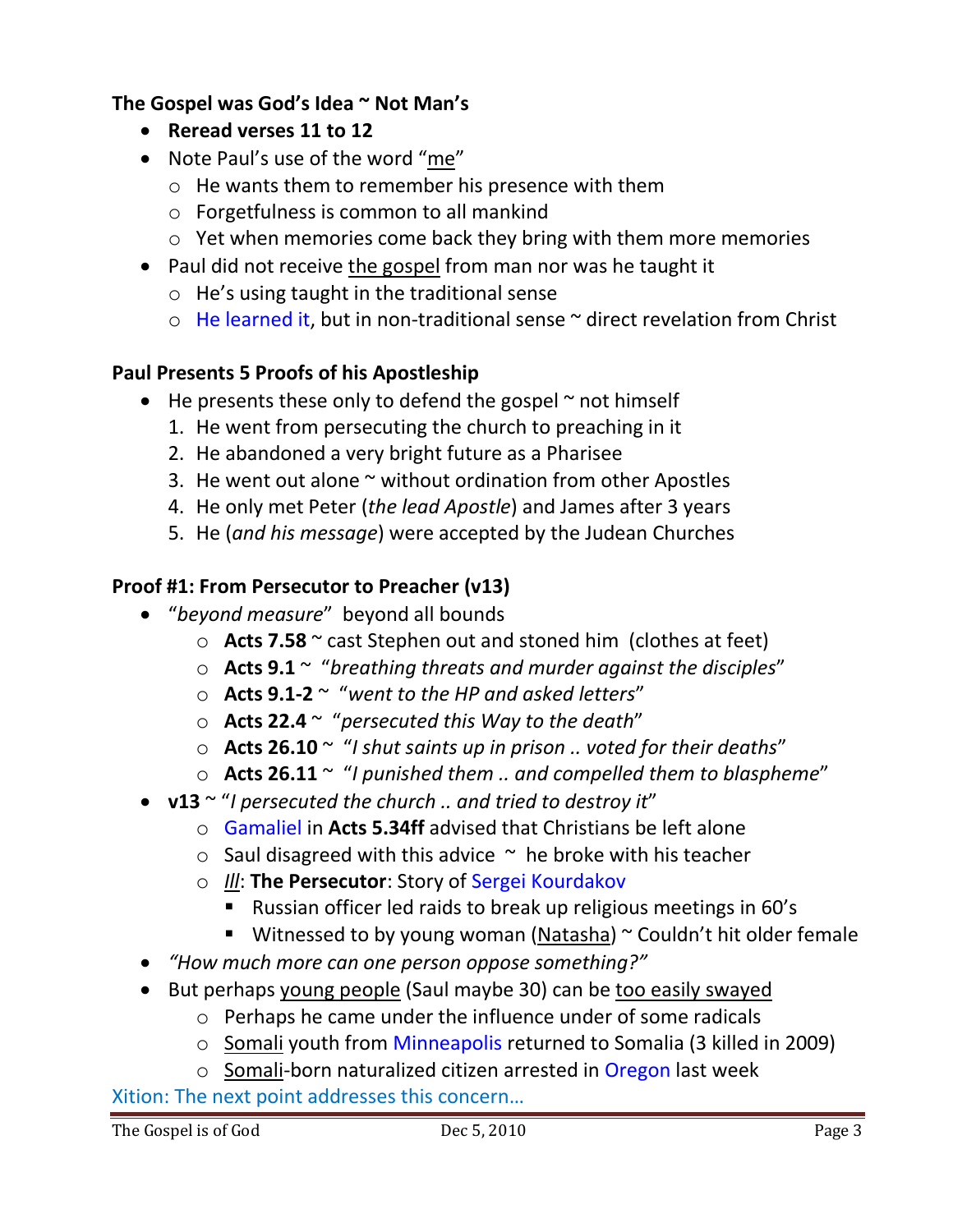## **Proof #2: Abandoned Promising Future as Pharisee (v14)**

- Some of the young Minnesota men had bright futures
	- o But they had nothing that filled them with passion like Saul did
	- o A good education and prospects for a career in USA was not enough
- Saul was an ambitious man well on his way to being a huge success
	- o His religious zeal drove him ~ **Read verse 14**
	- o "*advanced*" ~ clearing a path, chopping ahead (*ambition*)
		- **III:** Miss Stabengrab from Melodrama at Mahoney
	- $\circ$  He was not 20  $\sim$  He was closer to 30
	- o Saul had a lot to lose by switching allegiances
	- o He was from Tarsus (*not a local*) but held in higher esteem than locals
- He had a lot to lose, a lot more than these young Minnesota men
- A man would not do this without very good reason

# **Proof #3: Went out without ordination by other Apostles (v16b-17)**

- All authority is the Lord's ~ **Rom 13.1** ~ "*no authority except from God*"
- God has appointed authorities to exercise power on the earth
	- $\circ$  3 spheres of government 1) family, 2) civil and 3) ecclesiastical
	- o Paul declares that he has "*color of authority*" to do what he's done
		- **This phrase describes the legitimacy of an authority**
	- o In **2 Cor 10.8, 13-16** ~ authority given him by God extended far
- **v17** ~ "*went to Arabia, and returned again to Damascus*"
	- o Paul did not write an autobiography
	- o Nor did Luke write a biography of Paul in **Acts**
		- Not that one wouldn't have been riveting
	- $\circ$  But the Bible contains what God wanted no more/no less
- Paul's 3 years in Arabia are not spoken of in Acts
	- o They must occur between **Acts 9.19** and **20**

#### **Proof #4: Met Peter and James after 3 years (v18-19)**

- Not only was Paul not commissioned by Peter and the others…
- He didn't even meet any of them for over 3 years...
- In other words, he didn't know them
- And her certainly didn't seek their permission or approval

# Xition: And the  $5^{th}$  and last proof Paul offers . . .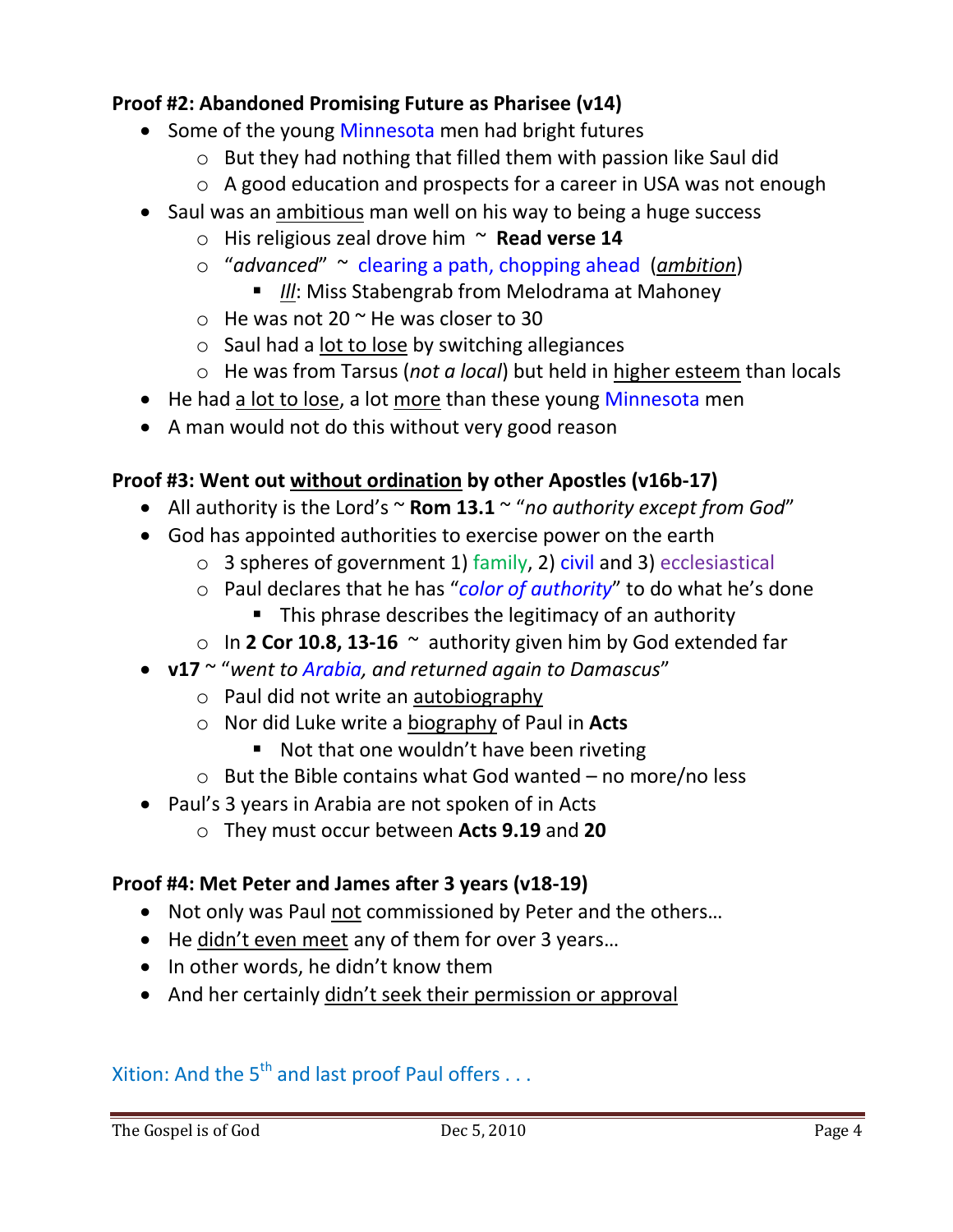# **Proof #5: Acceptance by Judean Churches (v22-24)**

- Regardless of what is said of someone, or what someone says of themselves
	- o The truth is in the fruit…
	- $\circ$  The Judean churches ultimately accepted Paul because of his conduct
- Also, if he had been commissioned from Jerusalem, they'd have known him

#### **"***Why did Paul give these Proofs?***"**

- Paul shared these proofs to point the Galatians back to the truth
	- o The Judaizers had accused him of being a licentious man pleaser
- But he reminded the Galatians who he was
- And how he came to be who he was
	- o His service to Jesus is rational given the experiences he's shared
	- $\circ$  He presents this information so they can trust him
	- $\circ$  He wants to engage them and he does so personally

#### **Our Purpose for Sharing**

- *Have you ever shared your testimony of faith?*
	- o When you share, try to do so with this purpose in mind
	- o Convey to your listener the supernatural nature of the gospel
	- o Christ's humiliating death leading to our humbling salvation
- Witnessing conversations can easily get off track
	- o Let's learn from Paul's example
	- o He marshaled his arguments and conveyed them carefully / prayerfully

#### *Is our faith in Jesus or in our "good behavior"?*

- The gospel message is simple, too simple for many
- **Many scriptural commands have nothing to do with salvation**
	- o "*pray without ceasing*"
	- o "*stand fast in the Lord*"
	- o "*be anxious for nothing*"
	- o "*the things which you learned and received and heard and saw in me, these do*"
	- o "*put to death your members which are on the earth*"
- These are commands to faithful children ~ **not** a means to obtain faith . . .
- Such pursuits can **strengthen** our faith . . .
- But they do not **earn** us our faith . . .

#### Xition: "*What is your personal testimony?*"